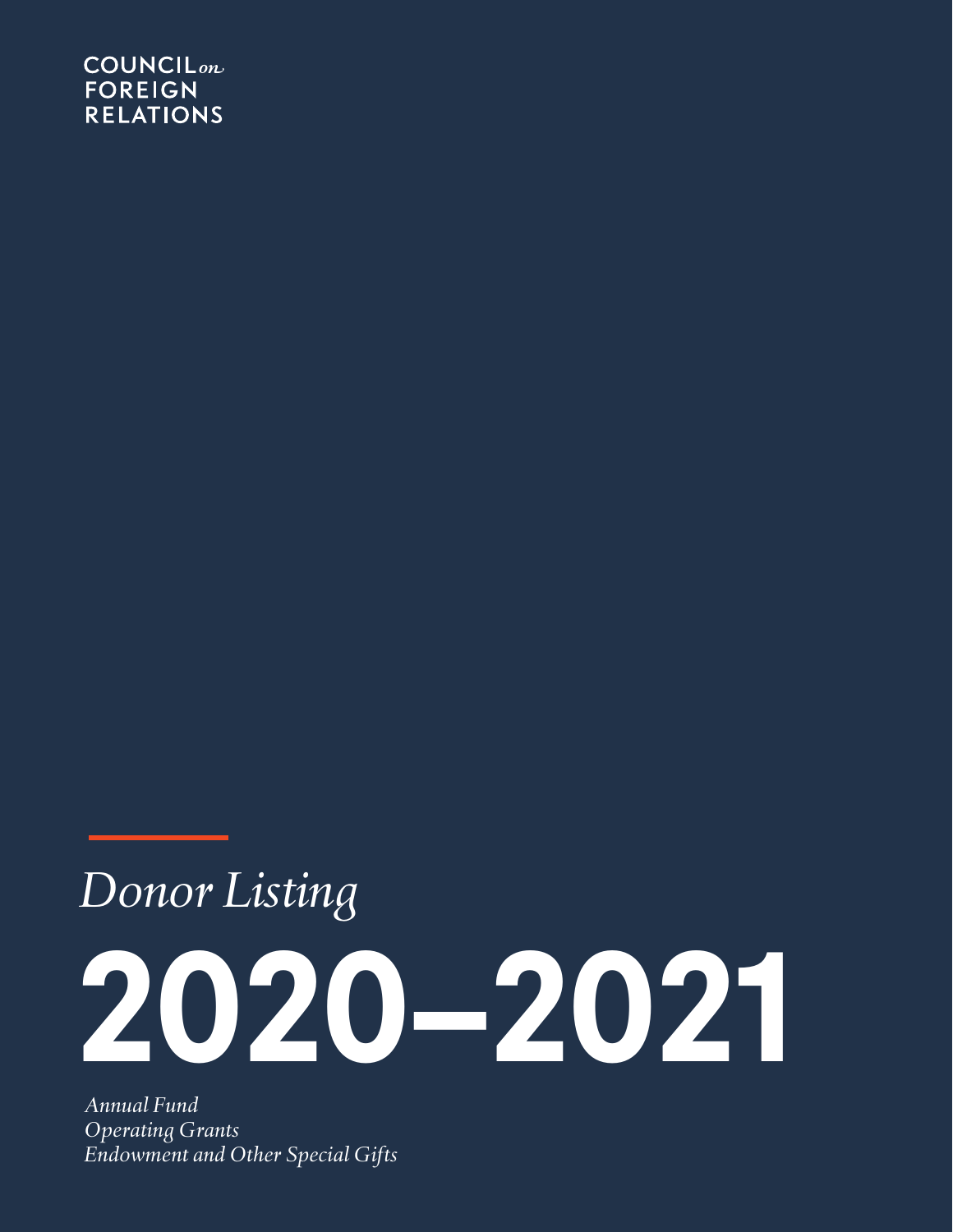## **Philanthropy at the Council on Foreign Relations**

The Council on Foreign Relations (CFR) receives charitable contributions from a variety of private sources, including its members, corporations, and foundations. As the premier foreign policy organization in the United States, CFR plays a leading role in contributing to the intellectual momentum that is needed to address a broad spectrum of current and emerging problems, and unrestricted gifts to the Annual Fund help ensure the organization's independence and nonpartisanship. Gifts to CFR are tax deductible to the full extent allowed by U.S. law and, in the case of individual members, are contributed over and above annual membership dues.

## **Annual Fund**

Gifts to the Annual Fund account for 15 percent of the organization's operating budget each year. This critical unrestricted revenue provides support for the Council's meetings, research, website, and related activities. The Annual Fund surpassed \$10.6 million this year, with 1,615 members participating. Our leadership group of Annual Fund benefactors, the Harold Pratt Associates (gifts from \$25,000 to \$49,999), had 225 members, and, of those, 89 members qualified as members of the Chairman's Circle with their gifts of \$50,000 or more. CFR is honored to acknowledge those members who supported the 2020– 2021 Annual Fund in the list that follows. Many Council members leveraged their gifts by participating in matching gift programs, and sponsoring corporations and foundations are recognized here as well.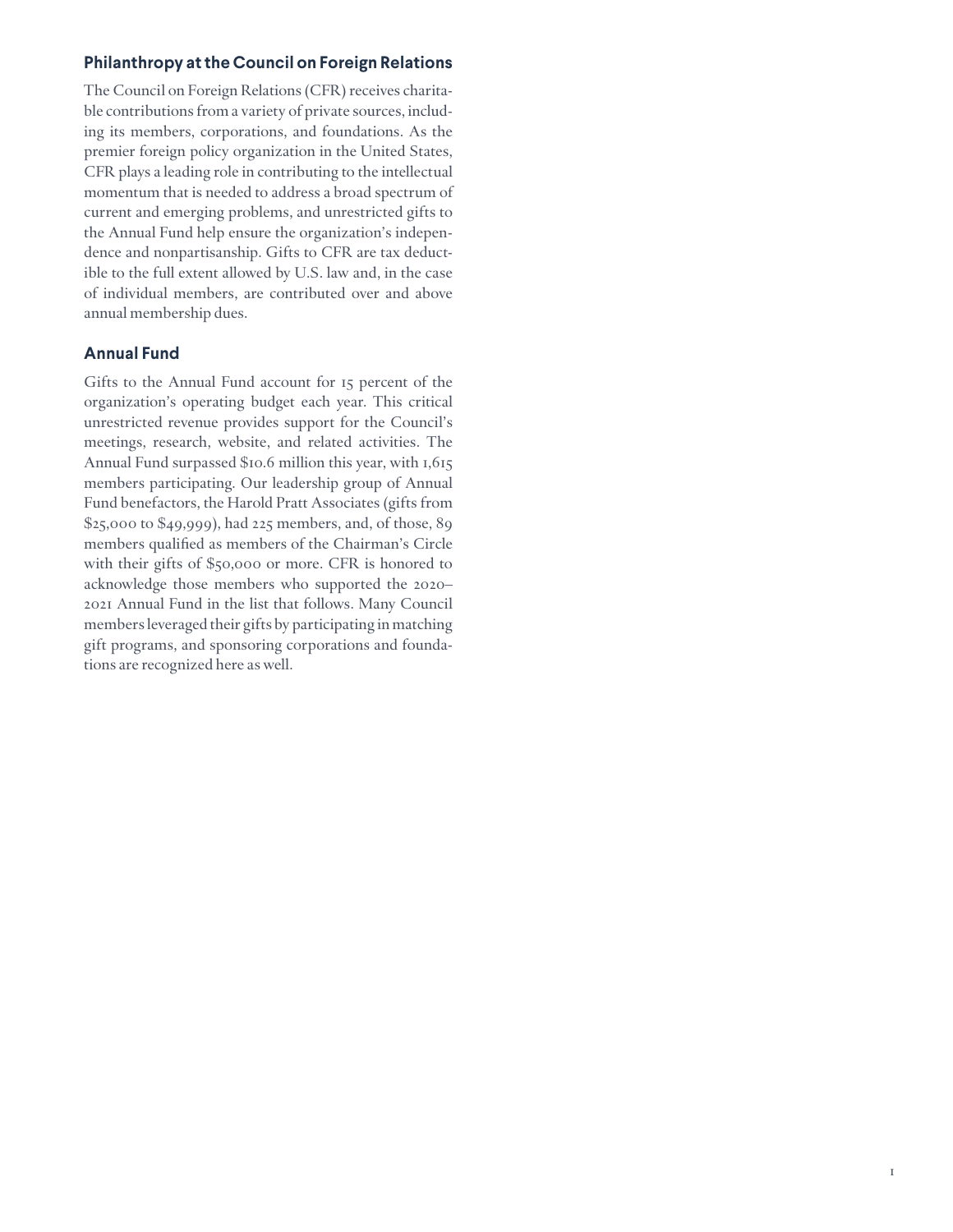## **Chairman's Circle** *(\$50,000+)*

Robert J. Abernethy Richard C. Adkerson Altman/Kazickas Foundation Mark A. Angelson Anonymous (2) Nicholas F. Beim Afsaneh Mashayekhi Beschloss Jeffrey Bewkes Ashish Bhutani Leon D. Black Blavatnik Family Foundation Mary McInnis Boies Jim Breyer Michael Chae Kenneth I. Chenault Tony Coles Richard N. Cooper† Henry Cornell Ravenel B. Curry III Dean Dakolias Ray Dalio Kim G. Davis Steven A. Denning Jamie Dimon Eileen C. Donahoe Blair Effron Joel S. Ehrenkranz Laurence D. Fink Stephen C. Freidheim Bart Friedman Stephen Friedman Mark T. Gallogly Thomas H. Glocer James P. Gorman Peter Gross Andrew J. Guff Mimi and Peter Haas Fund Margaret A. Hamburg Hari Hariharan Joshua J. Harris Marlene Hess Martina Hund-Mejean Kenneth Jacobs Ann F. Kaplan Thomas S. Kaplan Edward S. Knight Henry R. Kravis

Leonard A. Lauder Ronald S. Lauder Daniel Loeb Tom F. Marsh Susan R. McCaw Heidi G. Miller Craig J. Mundie James Murdoch Scott A. Nathan Jan Nicholson James W. Owens Deven J. Parekh John Paulson Charles E. Phillips Jr. Ruth Porat Kimberly Kay Querrey W. Russell Ramsey Joseph L. Rice III Theodore Roosevelt IV Jeffrey A. Rosen E. John Rosenwald Jr. David M. Rubenstein Robert E. Rubin Richard Salomon Family Foundation Eric Schmidt Bernard L. Schwartz Stephen A. Schwarzman David L. Shuman Stanley S. Shuman Robert Jeffrey Speyer John Studzinski Scott L. Swid Steven A. Tananbaum Stephen R. Volk Kenneth L. Wallach George W. Wellde Jr. Malcolm H. Wiener Tracy R. Wolstencroft Daniel H. Yergin David W. Zalaznick James D. Zirin

## **Harold Pratt Associates** *(\$25,000–\$49,999)*

Darius E. Adamczyk Allen R. Adler Andrew Michael Alper David Altshuler Anonymous (2) Leslie E. Bains Richard A. Bartlett John H. Biggs Hamid Biglari Charles F. Kalmbach † Deceased Joan E. Spero

Michael J. Bingle Edward Bleier/ Dana Foundation Michael R. Bloomberg Denis A. Bovin David G. Bradley Christopher W. Brody Frank Brosens Michael Cavanagh Carmen Chang John S. Chen Mayree Clark Patricia M. Cloherty Kelly Coffey Betsy Zubrow Cohen Jonathan E. Colby Howard E. Cox Jr. Alberto Cribiore Lester Crown D. Ronald Daniel Patrick Matthew Dewar Robert E. Diamond Lisa Joan Donahue William H. Donaldson Regina E. Dugan Hafize Gaye Erkan Jeffrey M. Fine Henrietta Holsman Fore Richard N. Foster Brian L. Frank Barry S. Friedberg Patrick A. Gerschel G.S. Beckwith Gilbert Jeffrey A. Goldstein Peter M. Gottsegen Evan G. Greenberg Jeffrey W. Greenberg Maurice R. and Corinne P. Greenberg Foundation, Inc. Agnes Gund Kathryn A. Hall Jane D. Hartley Noosheen Hashemi Rita E. Hauser Roger Hertog J. Tomilson Hill Carla A. Hills William O. Hiltz Mellody Hobson Yves-André Istel Morton L. Janklow Nancy A. Jarvis Alan K. Jones John H. Josephson

Donald P. Kanak Farooq Kathwari Robert J. Katz Henry Kaufman Michael E. Kavoukjian Charles R. Kaye René M. Kern Janet Wright Ketcham Spencer H. Kim Timothy M. Kingston Kevin J. Kinsella Seth A. Klarman Orin S. Kramer Marc Lasry Deborah M. Lehr Troland S. Link Kenneth Lipper Oivind Lorentzen III Vincent A. Mai Edward J. Mathias Elizabeth McCaul Sanjeev Mehra Prakash A. Melwani Robert B. Menschel Eduardo Goar Mestre Robert Millard Ken Miller Justin G. Muzinich Laxman Narasimhan Morris W. Offit Joseph R. Perella Louis Perlmutter Douglas L. Peterson Michael A. Peterson Foundation Richard L. Plepler Robert A. Pruzan Alan H. Rappaport Steven L. Rattner Richard Ravitch Frank Richardson Stephen Robert Mark J. Robinson Alexandra Munroe and Robert Rosenkranz and the Rosenkranz Foundation Eric M. Ruttenberg John T. Ryan III Ralph L. Schlosstein George H. Shenk Alan M. Silberstein James B. Sitrick Frederick W. Smith Robert Frederick Smith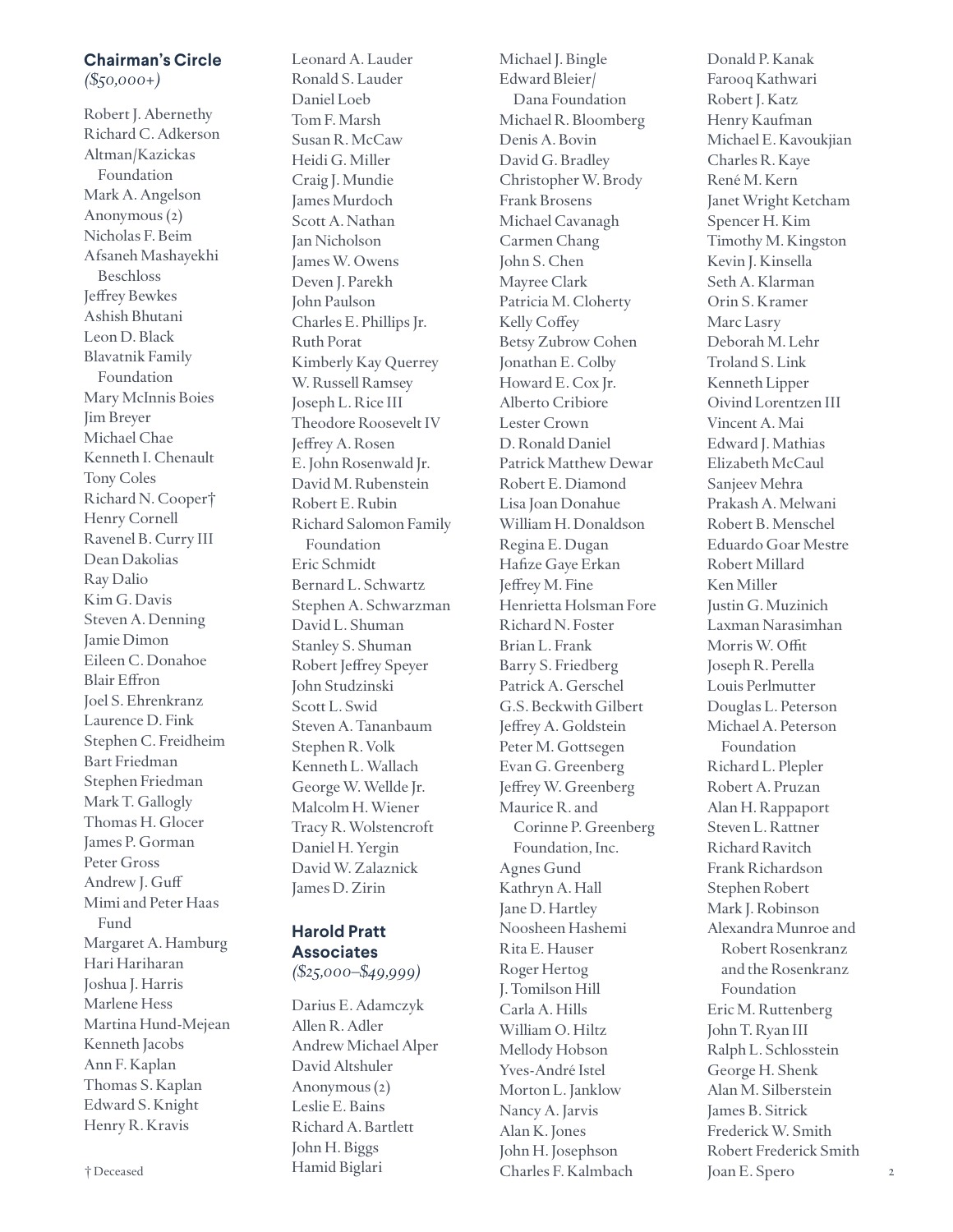Sy Sternberg Lee J. Styslinger III Diana L. Taylor Maurice Tempelsman Andrew H. Tisch Tracey T. Travis Stephen J. Treadway Gayle Kathryn Turk Christopher H. Turner George Vradenburg III Sanford I. Weill Antonio F. Weiss Stanley A. Weiss† Christina Weiss Lurie Anita V. Wien Mark Wilf Robert E. Wilhelm Barton J. Winokur Winokur Family Foundation, Inc. Christian C. Yegen William D. Zabel Barry Zubrow

### **Patrons**

*(\$10,000–\$24,999)*

Michael T. Anders Anonymous Brendan P. Bechtel\* William D. Budinger Tory Burch Martina Cheung Berry R. Cox Kenneth W. Dam Marcia Wachs Dam Deborah A. DeCotis Robert C. Dinerstein Diana Lady Dougan Kathleen Doyle Roger W. Ferguson Jr. Deborah Fikes Arminio Fraga Neto Paul J. Fribourg Bruce S. Gelb Bianna Golodryga Teresa Heinz Kerry Kenneth A. Hersh Ronnie Heyman Glenn Hubbard Maria Hummer-Tuttle Angelina Jolie Boris Alexis Jordan Scott Bancroft Kapnick

Richard L. Kauffman Jason Klein Thomas F. Kranz Ned Lamont William P. Lauder Michael S. Levin Nancy A. Lieberman Jonathan R. Liebman James Manyika Roman Martinez IV Michael H. Moskow Hutham S. Olayan Peter R. Orszag Michael S. Ovitz Henry M. Paulson Jr. A. Robert Pietrzak Charles M. Pigott Jeffrey Jacob Raider\* James D. Robinson III Elihu Rose Anthony D. Salzman Henry B. Schacht Rockwell A. Schnabel Eric Schwartz Mitchell D. Silber Gillian Martin Sorensen Harold Tanner Mark R. Tercek Anthony P. Terracciano Frederick O. Terrell Robert H. Tuttle Claude Wasserstein David B. Weinberg Donald E. Zilkha

## **Friends** *(Up to \$9,999)*

A. Robert Abboud Michael J. Abramowitz Stacey Y. Abrams Odeh F. Aburdene Alana Aldag Ackerson\* Michael F. Adams Clara L. Adams-Ender Madeleine K. Albright Michael H. Alderman John R. Alexander Jodie T. Allen Richard V. Allen Thad W. Allen Faheen Allibhoy Michael A. Almond Elizabeth J. Altman Jose E. Alvarez James L. Amine

Deborah S. Amos Hady A. Amr Lauren C. Anderson Lisa Anderson Bruce H. Andrews Anonymous (9) Nancy A. Aossey Mari Carmen Aponte Kwame A. Appiah Francis J. Aquila Cresencio S. Arcos Gideon Argov Michael H. Armacost Charles Michael Armstrong Bernard W. Aronson Jonathan D. Aronson Fabiola R. Arredondo Alberta Arthurs Carole Artigiani George E. Assousa Holly G. Atkinson Jonathan Auerbach Paul S. Auerbach Byron G. Auguste Ken Auletta Jesse H. Ausubel Aamina Awan Khan\* Donald A. Baer Zoë Baird John R. Baker Pauline H. Baker Carol Baldwin Moody Haley Barbour William G. Bardel Teresa C. Barger F. W. Barnett Michael J. Barron John L. Barry Thomas C. Barry Maria S. Bartiromo Edith L. Bartley David A. Bartsch Elisa Basnight Adrian A. Basora Alexandra S. Bass\* Kyle Bass Ekpedeme Mfon Bassey Charles C. Battaglia Frank D. Bean Nancy J. Bearg Richard I. Beattie Gregory R. Bedrosian Richard E. Beeman Michael P. Behringer Nisha Kumar Behringer \* Term member Linda P. Brady

Frances G. Beinecke Martha H. Bejar Thomas D. Bell Jr. John B. Bellinger III Douglas K. Bereuter Joshua A. Berger John E. Berndt Peter W. Bernstein Seth P. Bernstein Melissa Bert Catherine A. Bertini Michael Beschloss Austin M. Beutner George C. Biddle Leslie D. Biddle Betsy Biemann Henry S. Bienen John C. and Ruth W. Bierley Fund within the Community Foundation of Tampa Bay William B. Biles\* Lucy Billingsley James D. Bindenagel Gwen Bingham Nicholas Burns Binkley Rebecca Linder Blachly\* Cathleen P. Black Stanley W. Black III Robert Jay Blendon Alan S. Blinder Antony J. Blinken Mark Blumling Dominic Thomas Bocci\* Barbara K. Bodine David S. Bohigian John A. Bohn Charles F. Bolden Jr. Lee C. Bollinger Emily S. Bolton\* John Q. Bolton\* Brian William Bombassaro\* Amy L. Bondurant Andrea Bonime-Blanc Joseph J. Bonner Carter Booth Brock Bosson\* John C. Botts Kay Boulware-Miller Marshall M. Bouton Joseph L. Bower Annie Boyajian\* Spencer P. Boyer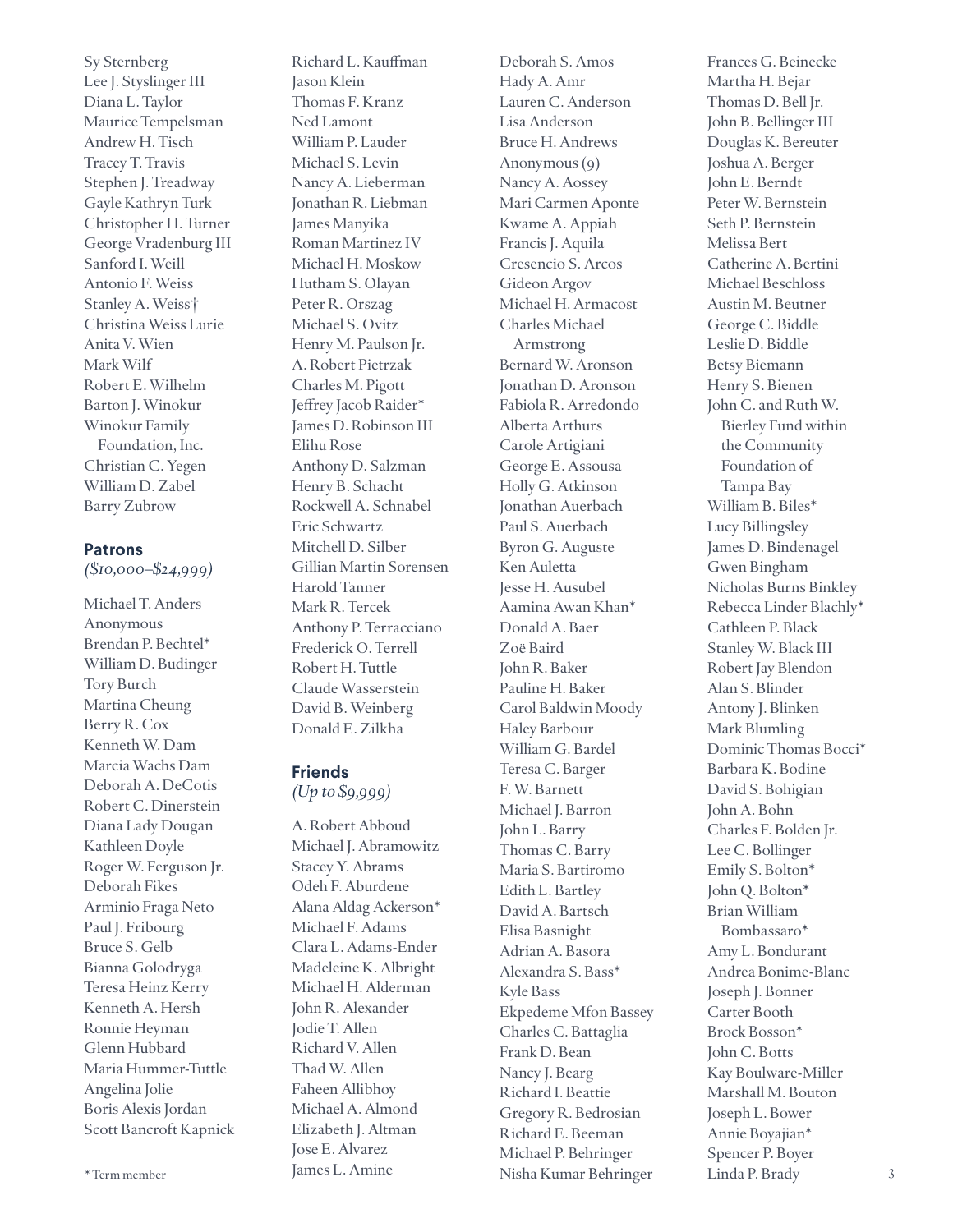Rose Brady Aurelia E. Brazeal Henry R. Breck Ian A. Bremmer George W. Breslauer Esther D. Brimmer Nancy Brinker William S. Broadbent Jr.\* Tom Brokaw Edgar Bronfman Jr. Vincent K. Brooks Charles N. Brower Edith Brown Weiss Carroll Brown Frederic J. Brown Katherine A. Brown Kevin M. Brown David S. Browning Judith Bruce Greyson L. Bryan John E. Bryson Roberto Buaron Bruce Bueno de Mesquita Steven Buffone Mary Brown Bullock Stuart M. Bumpas John A. Burgess Sylvia Mathews Burwell John C. Bussey Paul W. Butler Samuel C. Butler Diane A. Cáceres Myles Barry Caggins III Pablo Cagnoni Dawn T. Calabia F. Christopher Calabia Louis E. Caldera Thomas M. Callaghy Robert J. Callander David W. Callaway Colin G. Campbell Thomas J. Campbell Stephen A. Capus David A. Caputo Lisa M. Caputo José A. Cárdenas Albert Carnesale Charles W. Carson Jr. Russell L. Carson James H. Carter Gilbert F. Casellas Shaun Casey Stephen D. Cashin The Cattarulla Fund of the Dallas Foundation

Richard E. Cavanagh The Cellmer/ Neal Foundation Fund Arnold A. Chacón Gareth C. Chang Joyce Chang Juju Chang Clifford Chanin Jonathan A. Chanis Craig R. Charney Robert Chartener Jon Patrick Cheatwood\* The Cheka Fund at the Miami Foundation Lincoln C. Chen Saj Cherian Ellen Chesler Eric D. Chewning Peter W. Chiarelli Nazli Choucri Thomas J. Christensen Michael J. Christenson Ronald I. Christie Bruce B. Churchill Francisco G. Cigarroa Priscilla A. Clapp John S. Clark Jr. Michael A. Clauser\* Peter A. Clement Charles E. Cobb Jr. Sue McCourt Cobb Barbara S. Cochran C. Shelby Coffey III William D. Cohan Abby Joseph Cohen Herman J. Cohen Jerome Alan Cohen Roberta Cohen Isobel Coleman Julius E. Coles Barry S. Coller Joseph J. Collins Katherine Collins\* Mark M. Collins Jr. Susan M. Collins Rita R. Colwell Philip E. Comstock Jr. Erin C. Conaton Jason Topping Cone Dalton Conley John T. Connor Jr. Jill M. Considine Frances D. Cook Lisa D. Cook Peter Chamberlain Cook Steven A. Cook Kathleen B. Cooper Carole Corcoran Suzanne Cott† William Courtney Peter F. Cowhey Margaret E. Crahan Alexandra W. Creed Marion V. Creekmore Jr. Barbara Crossette Margaret Crotty Lee Cullum James B. Cunningham W. Bowman Cutter Brian D. Dailey Michael Dal Bello William M. Daley James E. Dalton Lori F. Damrosch Somesh Dash Russell J. DaSilva Jack David Kurt Leo Davis Jr.\* Stephen B. Davis Terressa Davis\* Will Davis Marion M. Dawson Carr Alice M. Dear Whitney Debevoise F. Amanda DeBusk Roxanne Decyk Casey Lee Deering\* Daniel W. Deighton\* Robert G. DeLaMater Jeffrey DeLaurentis Joy A. de Menil Rust M. Deming Robert E. Denham Everette E. Dennis Kirby R. Dennis Susan Dentzer James V. Derrick Jr. Vivian L. Derryck I. M. Destler JC de Swaan Joseph DeTrani Shelley Deutch C. Maury Devine Michael W. Diamond Rita DiMartino Michael P. DiOrio\* The DM Foundation Paula J. Dobriansky Daniel L. Doctoroff Markus Dohle

Robert H. Donaldson Nelson G. Dong Danielle Goodman Dooley Ona Dosunmu Jill Dougherty Michael Douglas Richard D. Downie Noreen Doyle William H. Draper III Richard A. Drucker Kenneth M. Duberstein Jim Dubik Patrick Dennis Duddy Mary L. Dudziak Charles A. Duelfer Peggy Dulany Charles F. Dunbar Patrick Andrew Dunigan Fund at the Dallas Foundation Lewis A. Dunn Philip A. Dur James W. Dyer Jesse Dylan Peter J. Dyrud\* Jen Easterly Ralph E. Eberhart Nicholas Eberstadt Marian Wright Edelman R. David Edelman\* Robert H. Edwards Jessica P. Einhorn Robert J. Einhorn Patricia Ellis John B. Emerson David B. Ensor Guy F. Erb Richard D. Erb Claude E. Erbsen Victoria Esser Susan G. Esserman Daniel C. Esty Carol V. Evans Carolyn Everson James N. Falk Robert E. Fallon Jonathan Foster Fanton John V. Faraci Jr. Diana Farrell Irina A. Faskianos Leila Fawaz James D. Fearon Mark Feinberg

Ava S. Feiner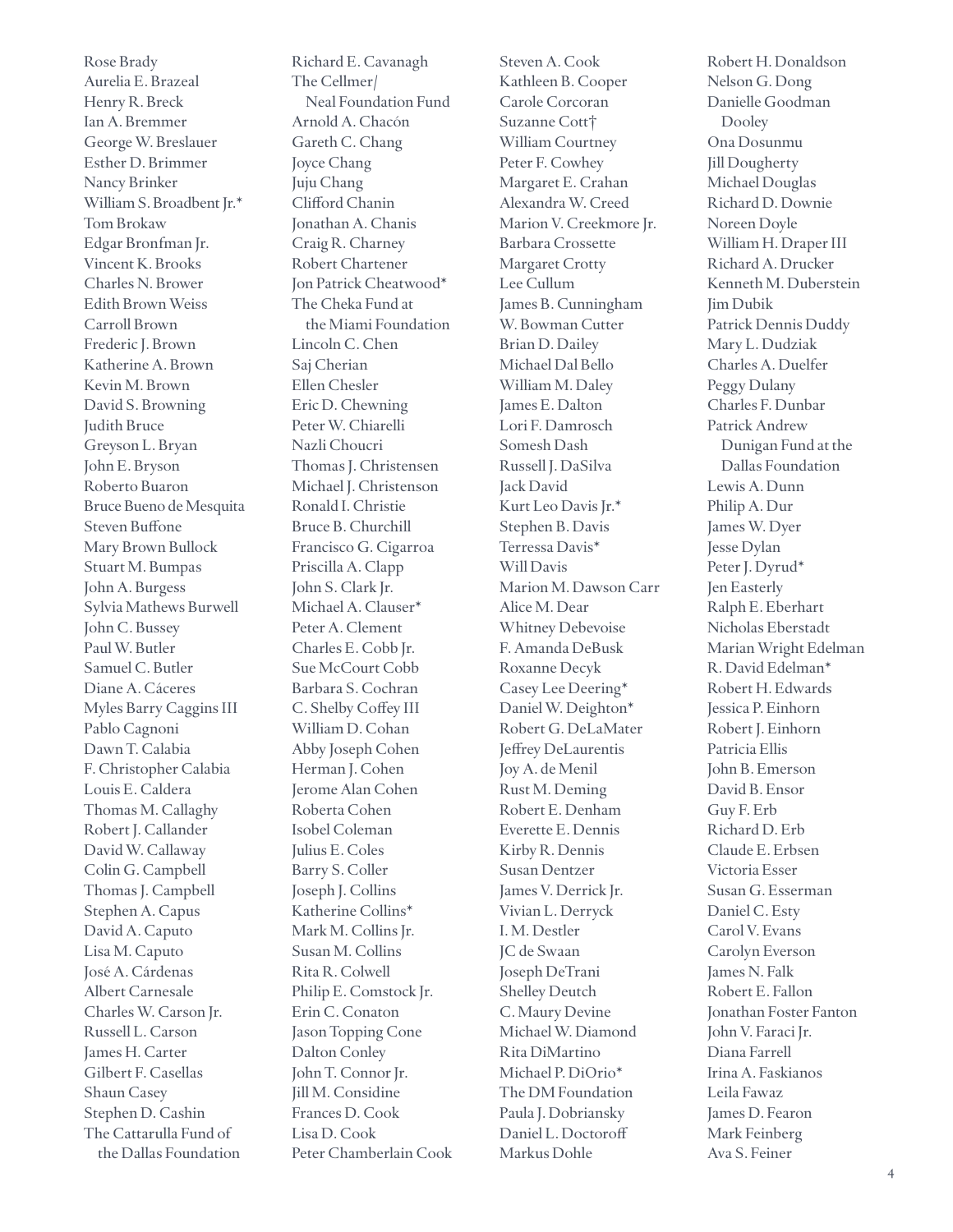Gustave Feissel Samuel H. Feist Daniel F. Feldman Mark B. Feldman Jose W. Fernandez Matthew F. Ferraro\* Hart Fessenden Eugene V. Fife Joseph A. Finder The Cameron & Amy Findlay Fund Quinn Fionda Julie Fisher Todd Fisher Mercedes C. Fitchett John B. Fitzgibbons Lauri J. Fitz-Pegado Pamela Flaherty Peter Flaherty Adam Flatto Alan Hierónymus Fleischmann Phillip D. Fletcher Michèle A. Flournoy Stephen E. Flynn James G. Foggo III Celeste V. Ford Paul B. Ford Jr. Gail D. Fosler Brenda L. Foster Charles C. Foster José A. Fourquet Donald T. Fox Nicole Davison Fox Andrew D. Frank John E. Frank Francine R. Frankel Barbara Hackman Franklin William Emery Franklin Justin William Freeh\* Marcelia Carlyn Freeman\* Cyrus F. Freidheim Dana H. Freyer Linda P. Fried Alexander Stephen Friedman Benjamin M. Friedman Michael Froman Ann M. Fudge William P. Fuller Ellen V. Futter Leigh Gallagher Robert L. Gallucci Sergio J. Galvis

John C. Gannon Charles S. Ganoe Jeffrey E. Garten Joseph W. Gartin Henry L. Gates Jr. F. Gregory Gause III Catherine Gay Helene D. Gayle Philip O. Geier Timothy F. Geithner Michael E. Gellert Robert P. George Peter Andrew Georgescu Burton L. Gerber Louis Gerber Pete Geren Elliot F. Gerson Ralph J. Gerson Eric Jonathan Gertler Arlene Getz James Henry Giffen Gordon D. Giffin Michael J. Gillette Rachel Gillum Jackson\* James S. Gilmore III Richard Gilmore Walter D. Givhan Thomas G. Gjelten Carol Gluck Frederick W. Gluck Tyler B. Godoff\* Ronnie L. Goldberg Jacob D. Goldfield James M. Goldgeier Amy R. Goldman Charles N. Goldman Jack A. Goldstone Thomas E. Goldstone Shawn P. Golhar Paul D. Golob Allan E. Goodman Matthew P. Goodman Nancy F. Goodman Annette Gordon-Reed Jamie S. Gorelick Noah Gottdiener Rose E. Gottemoeller Cheryl Gould Peter G. Gould Robert E. Grady Thomas Graham Jr. David Grain C. Boyden Gray Bernadette Gray-Little Karen J. Greenberg Jonathan A. Greenblatt

Alan Greenspan G. Jonathan Greenwald Hugh D. Greenway Vartan Gregorian† Wallace C. Gregson Jr. Whitney Grespin\* Linda Griego Patrick W. Gross Paul C. Grove Ella R. Gudwin Eugenia Guilmartin Bernard M. Gwertzman Richard N. Haass Christopher E. Haave Stephen J. Hadley Christopher "Kip" Hale\* C. Barrows Hall John P. Hall James D. Halper David R. Halperin Hugh G. Hamilton Jr. Rebecca Hamilton Jeffrey A. Hammer Scott M. Hand Stephen Handelman Paraskeve Hantzopoulos Edward J. Hardin Katherine A. Hardin Deborah A. Harding John B. Hardman Tara Hariharan\* D. Brooke Harlow Christopher K. Harnisch\* Katherine Clark Harris\* William B. Harrison Jr. Robert C. Hart Todd C. Hart John R. Hauge Neil C. Hawkins Lindsay Hayden\* Thomas B. Hayward Charles B. Heck Barbara D. Heep-Richter Benjamin W. Heineman Jr. Melvin L. Heineman David W. Heleniak Ricki T. Helfer John L. Helgerson Suzanne E. Helm Joseph J. Helman Brian Hendrickson Alan K. Henrikson Roy A. Herberger Jr. Dennis J. Herrera

Dale R. Herspring Jessica A. Herzstein David J. Hess Robin D. Hessman Sylvia Ann Hewlett Robert F. Higgins Alice C. Hill Fiona Hill Joseph C. Hill Pamela Hill Shephard William Hill Ruth Hinerfeld Rachel Hines Jim Hoagland H. Lee Hobson Fred P. Hochberg Michael W. Hodin Amoretta M. Hoeber Malcolm I. Hoenlein Frederic C. Hof A. Michael Hoffman Jeffrey N. Hogan Warren Hoge George R. Hoguet Scott Holcomb John L. Holden Jonathan Holloway George R. Hornig James Hornthal Bradley C. Hosmer Michelle J. Howard Niloofar Razi Howe Ernest M. Howell Donna J. Hrinak Tim Hsia\* Jukay Hsu\* Susan S. Huang Allan B. Hubbard Lee W. Huebner Gary C. Hufbauer Timothy A. Hultquist Christopher G. Hume IV\* The Men and Women of Hunt Consolidated, Inc. William Curt Hunter Joseph K. Hurd III Sol Hurwitz Andrew Huszar Allen I. Hyman Alberto Ibargüen Adi Ignatius David R. Ignatius Mel M. Immergut Vincent Indelicato\* Martin S. Indyk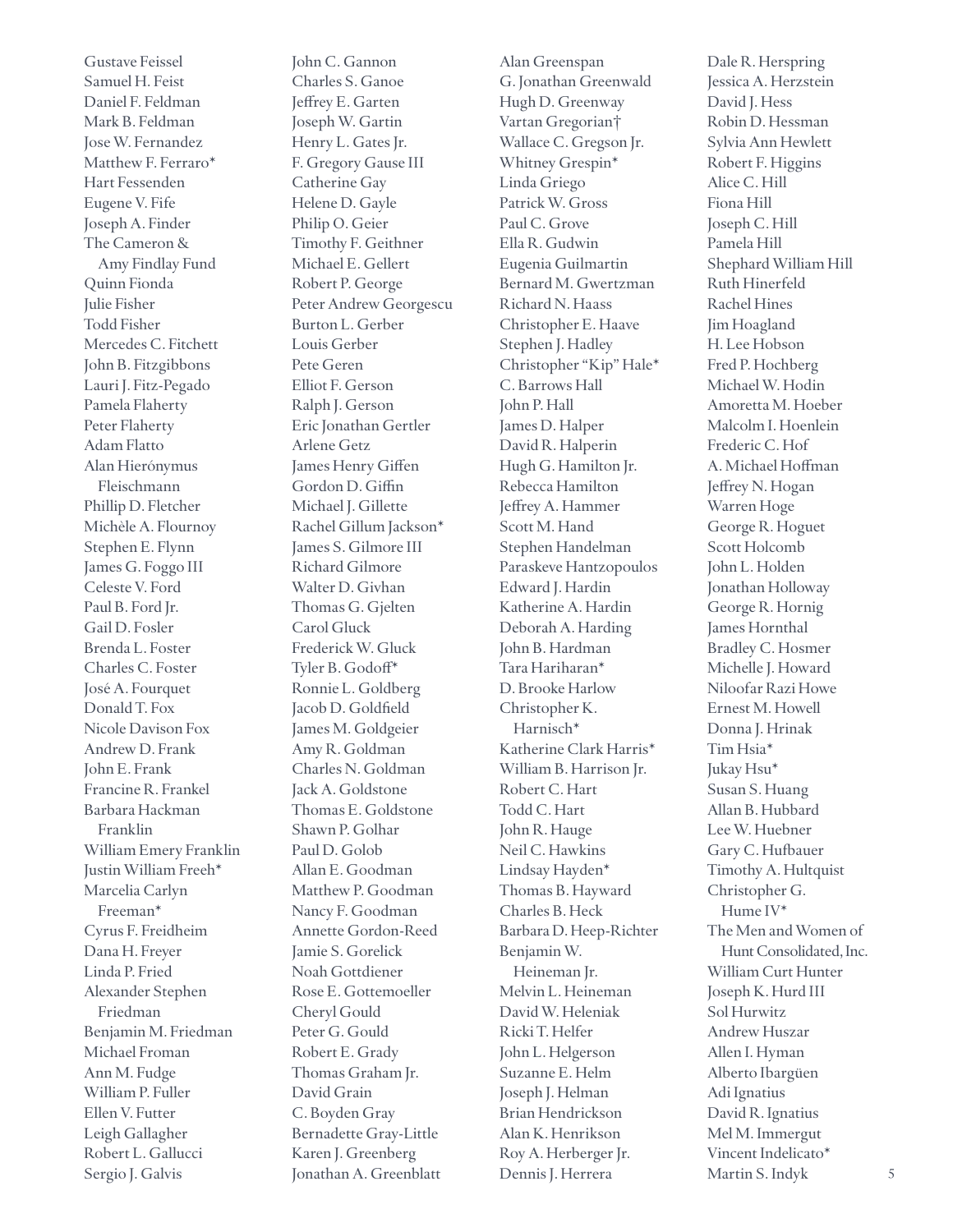Bobby R. Inman Maxine Isaacs Steven L. Isenberg Nobuhisa Ishizuka Sarah Jackson Mark W. Janis Merit E. Janow Jane S. Jaquette Anuradha T. Jayanti Ray Jefferson III James F. Jeffrey Neil Joeck Jay L. Johnson Karen H. Johnson Larry D. Johnson Robbin S. Johnson Suzanne F. Johnson Thomas S. Johnson Tom and Edwina Johnson Family Foundation Willene A. Johnson Adam Jones\* Alex S. Jones Benjamin F. Jones David L. Jones James R. Jones John B. Jones Jr.\* Peter M. Joost Kate Kranz Jordan\* Robert W. Jordan Richard A. Joseph Paul L. Joskow George A. Joulwan John P. Jumper Kenneth I. Juster Frederick William Kacher Robert P. Kadlec Henry J. Kaiser Family Foundation Kevin G. Kajiwara Thomas L. Kalaris Marvin Kalb Jan H. Kalicki Virginia A. Kamsky Larry Kantor Zachary Karabell Susan L. Karamanian Ansaf Kareem\* Karen Karniol-Tambour\* Stephen L. Kass Jordan S. Kassalow Allen H. Kassof Sherman E. Katz

Daniel J. Kaufman Dalia Dassa Kaye David Kaye Juliette Kayyem Avinash Kaza\* Thomas H. Kean Kevin H. Kelley Peter Kellner David Kellogg Al Kelly Art Kelly Jocelyn T.D. Kelly\* Mary Louise Kelly Raymond W. Kelly Frederick S. Kempe Melanie A. Kenderdine Edward Kennedy Jr. Muhtar Kent Phil Kent Neal Keny-Guyer Ann Z. Kerr Cameron F. Kerry Vanessa Bradford Kerry W. Carl Kester Arthur B. Keys Jr. Mohammed Khaishgi Charles E. Kilbourne III Robert M. Kimmitt Younghee Michelle Kim-Wait William P. Kinane Susan King Rik Kirkland David Kirkpatrick Melanie M. Kirkpatrick Mary Kissel Karin L. Kizer George Klein Albert B. Knapp Jonathan A. Knee Jessie J. Knight Jr. Jeffrey B. Kohler Donald L. Kohn Mahesh K. Kotecha Steven Philip Kramer Marvin Krislov Charles C. Krulak Roger M. Kubarych Nancy Jo Kuenstner Anil Kumar Punita Kumar-Sinha Geraldine S. Kunstadter Ted Ladd Mark P. Lagon Douglas T. Lake Jr.\* Denis Lamb

David M. Lampton Lucy Lang\* Nicholas R. Lardy Laura Heller Lauder Philip C. Lauinger Jr. Jeffrey Laurenti Ned C. Lautenbach Hugh Lawson Sandra G. Lawson Alexandre F. Lazarow\* Lauren Leader J. Welby Leaman Ellana Lee Kenneth H.M. Leet LaSalle D. Leffall III Jeffrey S. Lehman John F. Lehman Ronald Frank Lehman II Robert J. Lempert Alexander T. Lennon Evelyn Leopold Marcel Lettre Jeremy M. Levin Richard C. Levin Susan B. Levine Aida T. Levitan Arthur Levitt Jr. Jay A. Levy Jacob Lew Earl Lewis Eric L. Lewis Reta Jo Lewis Stephen R. Lewis Jr. Dawn M. Liberi Joseph I. Lieberman Keith Lieberthal Kenneth G. Lieberthal Robert K. Lifton Josephine Linden Beverly Lindsay James M. Lindsay Jonathan Linen John Lipsky Robert E. Litan Aaron R. Lobel Dennis P. Lockhart Jan M. Lodal George C. Lodge Bevis Longstreth Asher Lopatin Bette Bao Lord Winston Lord Linda K. Lorimer William R. Louis Thomas E. Lovejoy Abe Lowenthal

Glenn D. Lowry Frank E. Loy Monica C. Lozano Greta J. Lundeberg Matthew J. Lustig Douglas E. Lute Jane H. Lute Thomas F. Lynch III Susan M. Lyne Jed Lyons Richard K. Lyons Melissa Ma Nancy Yao Maasbach Marcus B. Mabry Charles F. MacCormack Gary E. MacDougal Ronald C. Machen Jr. Anne T. Madden Patrick J. Mahaney Jr. Thomas H. Mahoney IV Charles S. Maier Michael Mandelbaum Catherine L. Mann Sheila Lirio Marcelo Philip F. Maritz Phebe A. Marr Ray Marshall Katherine Marshall R. Brad Martin Kati I. Marton Michael T. Masin L. Camille Massey Walter E. Massey Jessica T. Mathews Jay Mazur William G. McAfee Barry R. McCaffrey Brian McCall Edward F. McCann II Suzanne McCarron John W. McCarter Jr. Patrick J. McClanahan Robert L. McClure Elizabeth J. McCormack† Richard T. McCormack David McCormick Debbie McCoy Jennifer L. McCoy Cynthia McFadden Cappy R. McGarr Margaret McGlynn Alan H. McGowan Brent J. McIntosh Thomas F. McLarty III Sheila Avrin McLean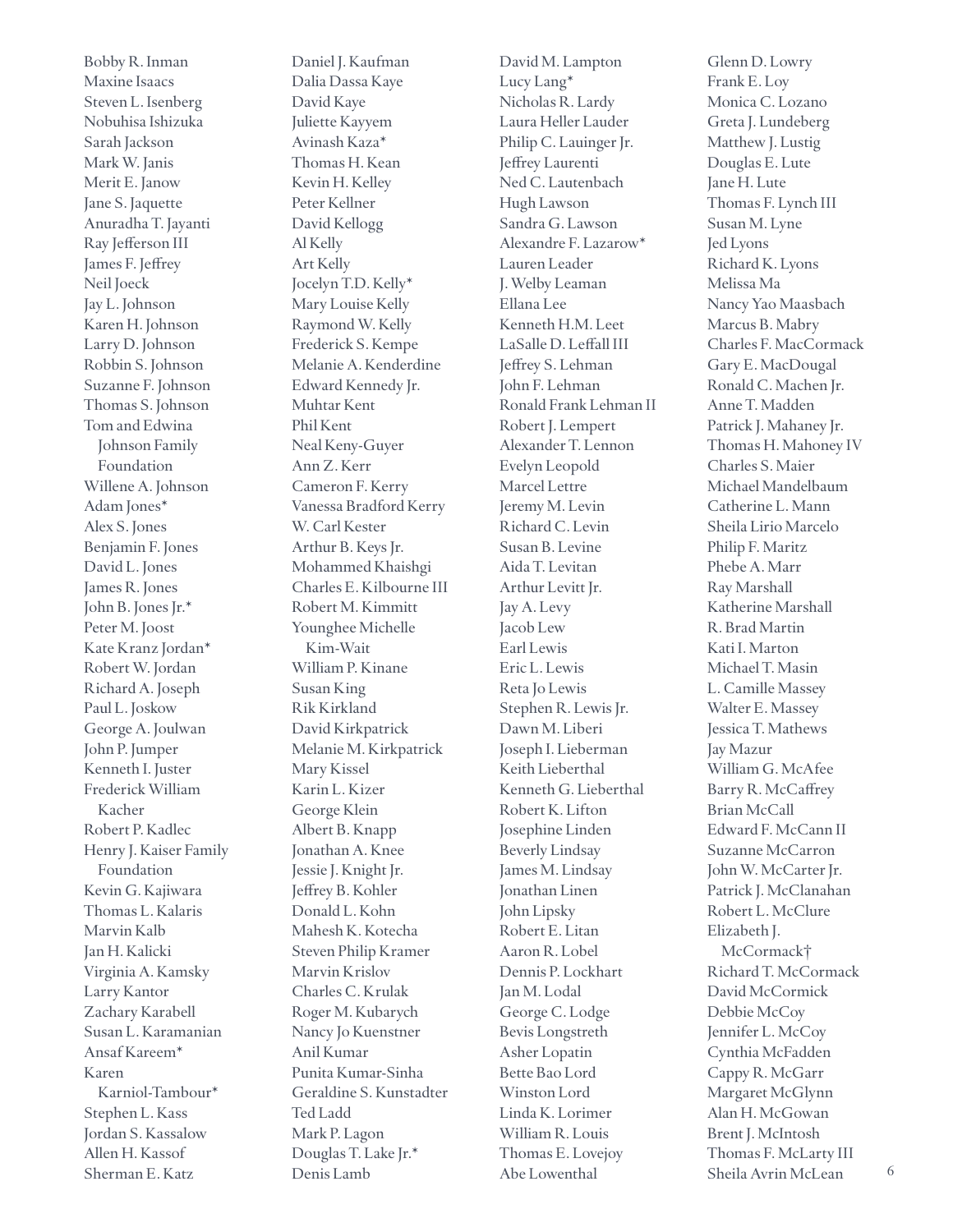Dennis L. McNamara Thomas L. McNaugher William H. McRaven Michael A. McRobbie E. Scott Mead Walter Mead Mike Medavoy Adrienne Medawar Mark Medish Mary Meeker Montgomery C. Meigs† Hendrik G. Meijer Kellie Meiman Hock Eric D. K. Melby Anish Melwani Lenny Mendonca Patricia Menéndez-Cambó Robyn Meredith Claire Sechler Merkel David A. Merkel Theodor Meron Ricardo A. Mestres Jr. Tomislav Mihaljevic Judith B. Milestone Charles R. Miller Franklin C. Miller William J.A. Miller Susan L. Mills Daniel R. Mintz Bhakti V. Mirchandani Louise Mirrer Jami Miscik Alexander Mishkin Marc Mitchell Jonathan Cobb Mixter Seema Mody\* Walter F. Mondale† Ernest J. Moniz William S. Moody Crystal Nicole Moore\* John J. Moore Jr. John N. Moore George E. Moose Richard L. Morningstar Frederic A. Morris Edward L. Morse Kenneth P. Morse David H. Mortimer Michael D. Mosettig Ambler H. Moss Jr. Jeff Moss Joel W. Motley Lucia Mouat Homer E. Moyer Jr. Daniel H. Mudd

Margaret F. Mudd Virginia A. Mulberger Richard W. Murphy Timothy H. Murphy Douglas J. Murray Ian P. Murray Lori Esposito Murray David Mussington Richard B. Myers Roger Myerson Stephen A. Myrow David E. Nachman M. I. Nadiri Frank Nagle\* Eli A. Nagler\* Emile A. Nakhleh Janet Napolitano James A. Nathan Marc B. Nathanson Raffiq A. Nathoo Diana V. Negroponte John D. Negroponte Abagail Nelson Rick Ozzie Nelson Win J. Neuger Norman P. Neureiter James E. Nevels Nancy S. Newcomb M. Diana Helweg Newton N. J. Nicholas Jr. Thomas R. Nides Kenneth Nilsson Matthew Nimetz Lynne D. Novack Thomas E. Novotny Sam Nunn Inosi Mary Nyatta Joseph S. Nye Jr. Oakshade Charitable Fund of the Bank of America Charitable Gift Fund Marcia D. Occomy Hilda Ochoa-Brillembourg Carol O'Cleireacain Mark W. Odom J. D. O'Flaherty April A. Oliver Paula J. Olsiewski Jane T. Olson Ronald L. Olson Nyagaka Ongeri Michael F. Oppenheimer Pia M. Orrenius

Richard de J. Osborne Meghan L. O'Sullivan William A. Owens Harold C. Pachios Thompson Paine George C. Paine II Bruce L. Paisner Jonathan S. Paris William James Parker III Roger P. Parkinson Michael Parks B. Lynn Pascoe Juliette M. Passer Pamela S. Passman Hugh T. Patrick Alan Joel Patricof Michelle N. Patron Patricia M. Patterson Rebecca Patterson Richard North Patterson Douglas L. Paul Roland A. Paul Nicholas B. Paumgarten W. Robert Pearson Federico F. Peña Margaret S. Peponis Jonathan S. Perelman\* Barbara Perlmutter William J. Perlstein Andrea Elisabeth Anne Perraud\* Robert C. Perry William J. Perry Mary Ann Peters Michael P. Peters Dana M. Peterson David H. Petraeus Peter J. Pettibone John R. Petty Joseph F. Peyronnin Steven B. Pfeiffer Thomas R. Pickering John V.H. Pierce Andrew J. Pierre Marnie S. Pillsbury Patricia S. Pineda Salil S. Pitroda Alan A. Platt Nicholas Platt Jonathan Plutzik Paul G. Podolsky Richard W. Pogue Gerald A. Pollack Jefrey Pollock Elizabeth Pond Daniel Bruce Poneman

Marquita J. Pool-Eckert John G. Popp Arturo C. Porzecanski George H. Poste Colin L. Powell Rick Powell Timothy E. Powers Robert C. Pozen Radhika Prabhu\* William H. Press Daniel M. Price Steven Price Joseph W. Prueher Jeffrey F. Pryce Donald J. Puchala Robert H. Puckett Edward L. Pulling Sabeeha K. Quereshi\* Bruce Rabb Stuart Rabin Emily Rafferty Sean Randolph Clark T. Randt Jr. Clyde E. Rankin III Robin L. Raphel Rudolph S. Rauch Lucy F. Reed William S. Reese James L. Regens Leo R. Reif William K. Reilly William Michael Reisman Thomas F. Remington Milbrey Rennie Victor E. Renuart Jr. Ceron Rhee\* Donald S. Rice Paul G. Richards Henry J. Richardson III William B. Richardson Anthony Richter Rozanne L. Ridgway Michael L. Riordan Giovanni Riotta Charles H. Rivkin Nayla M. Rizk Stephen S. Roach Charles S. Robb Carmichael S. Roberts Jr. Janet L. Robinson Lori J. Robinson Pearl T. Robinson David Rockefeller Jr. Nicholas Rockefeller

7

Steven C. Rockefeller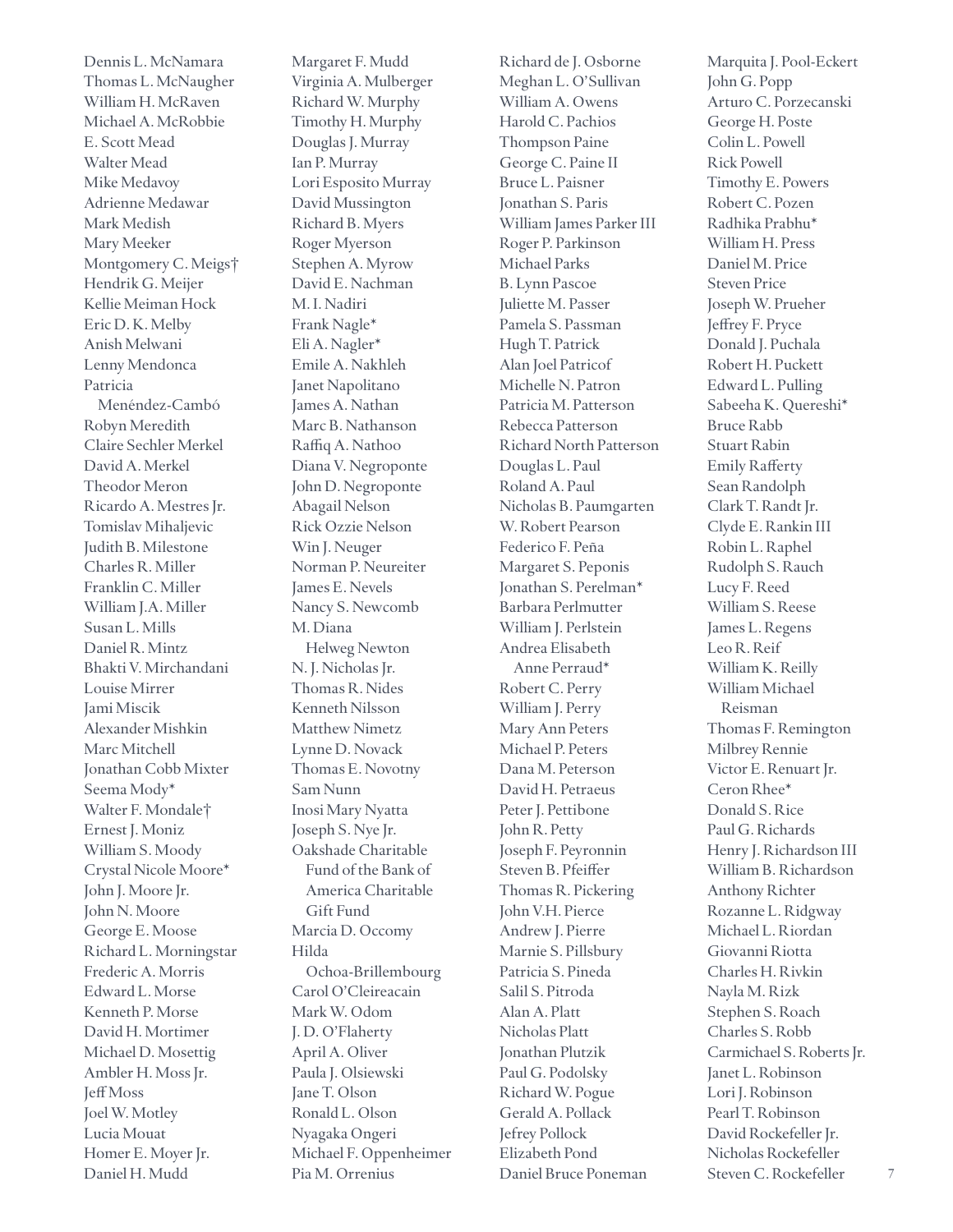Susan Cohn Rockefeller Valerie Rockefeller Hays H. Rockwell Keith M. Rockwell Bill Roedy Riordan Roett Edward M. Rogers Jr. John M. Rogers Frederick F. Roggero Julio Rojas Virginia M. Rometty Francis Rooney Jonathan F.P. Rose Amy Rosen Daniel H. Rosen Mark Rosen Robert L. Rosen Donald J. Rosenberg Peter R. Rosenblatt Patricia L. Rosenfield Jeffrey A. Rosensweig Lesley Friedman Rosenthal Mitchell S. Rosenthal Robert M. Rosenzweig Gary N. Ross Charles O. Rossotti Robert I. Rotberg Stanley O. Roth David J. Rothkopf Gary Roughead Ronald A. Route Arthur M. Rubin Nancy H. Rubin William A. Rugh Daniel F. Runde Latham G. Saddler III\* Ahmed M. Saeed Faraj Saghri Ana Salas Siegel George R. Salem Cristián Samper Miguel A. Sanchez Robin Renee Sanders Amy Sands Angela M. Sapp Mancini Stephen T. Sargeant Satter Foundation Anthony Scaramucci Henry S. Schleiff Leonard Schlesinger Stephen C. Schlesinger Rhonda K. Schmidtlein Harold H. Schmitz Kurt L. Schmoke William Schneider

Arthur Schneier Brian T. Schreiber Christopher M. Schroeder Richard F. Schubert Jill A. Schuker George D. Schwab Robert A. Scott Jonathan E. Sears Edward L. Seaton Theodore Sedgwick Eugene A. Sekulow† Norman C. Selby Stefan Selig Ivan Selin Vance Serchuk\* Lara Setrakian John E. Sexton Jeffrey R. Shafer Raj J. Shah Andrew J. Shapiro Jason T. Shaplen Greg E. Sharenow Deven Sharma Paul Sheard Kevin Patrick Sheehan Ronald K. Shelp Joanna R. Shelton Michael Shepherd Eric Shinseki Colette Shulman Susan F. Shultz Brian D. Siegal Jill Sigal Kathryn Sikkink Adam Silver Josh Silverman Adele Simmons P. J. Simmons Ruth Simmons Jaspaul Singh Lincoln C. Singleton David J. Skorton David R. Slade Anne-Marie Slaughter Matthew J. Slaughter Richard A. Slaughter Paul S. Slawson Ann Brownell Sloane Jeffrey H. Smith Richard M. Smith Sheila A. Smith Tony Smith Valerie Ann Smith Olympia J. Snowe Jed C. Snyder

Richard P. Sobel Andrew W. Solomon Anne G. K. Solomon Ian H. Solomon Joshua N. Solomon Peter J. Solomon Tara D. Sonenshine Amy Davidson Sorkin Jonathan T. Soros Paul W. Speltz J. Andrew Spindler Alan Spoon Jes Staley Stephen Stamas Deirdre Stanley John O. Stapleton\* Susan S. Stautberg James Stavridis Esta Eiger Stecher Paul E. Steiger Elliot Stein Joshua L. Steiner Steven E. Steiner Michael H. Steinhardt Angela E. Stent Maria J. Stephan Claire E. Sterk Walter P. Stern Charles R. Stevens C. Evan Stewart Patty Stonesifer Elizabeth S. Stong Laura Strickler\* Scott M. Stuart Krishen K. Sud Ezra N. Suleiman John D. Sullivan Lawrence H. Summers Sally Susman Cedric Suzman James P. Sweeney Brandon W. Sweitzer Geoffrey Swenson\* Peter B. Swiers Christopher J. Swift Matthew Swift\* Diane Swonk Margaret E. Talev David K. Tang David A. Tanner Jessica B. Tarlov\* Jeffrey R. Tarr C. Bruce Tarter Anne M. Tatlock William Taubman John Taylor

Lydia W. Thomas Linda Thomas-Greenfield James A. Thomson Susan A. Thornton Louisa Thoron Inge Thulin Kevin Thurm Marta Tienda Ronald Tiersky Sarah L. Timpson Cindy A. Tindell Maynard J. Toll Jr. Graves Tompkins William J. Toppeta Frances F. Townsend Stephen J. Trachtenberg Eugene P. Trani Laura Trevelyan Gregory F. Treverton Guillermo Trevino Nancy Sherwood Truitt David V. Trulio Edwin M. Truman Vincent John Tuohey\* Laura D. Tyson Heidi J. Ueberroth Marybeth P. Ulrich Victor A. Utgoff Debra A. Valentine Ted Van Dyk John Van Oudenaren David E. Van Zandt Caroline Norton Vance\* Cyrus R. Vance Jr. Elsie N. Vance Marsha Vande Berg William J. vanden Heuvel† Harold E. Varmus Ali Velshi Ann M. Veneman Rajeev Venkayya Paul Verbinnen Jannine Versi\* Toni G. Verstandig Alice Victor David J. Vidal Paul E. Viera Jr. Richard N. Viets Thomas J. Vilsack Samuel S. Visner Burton L. Visotzky Alberto Vitale Mark V. Vlasic

Jay M. Vogelson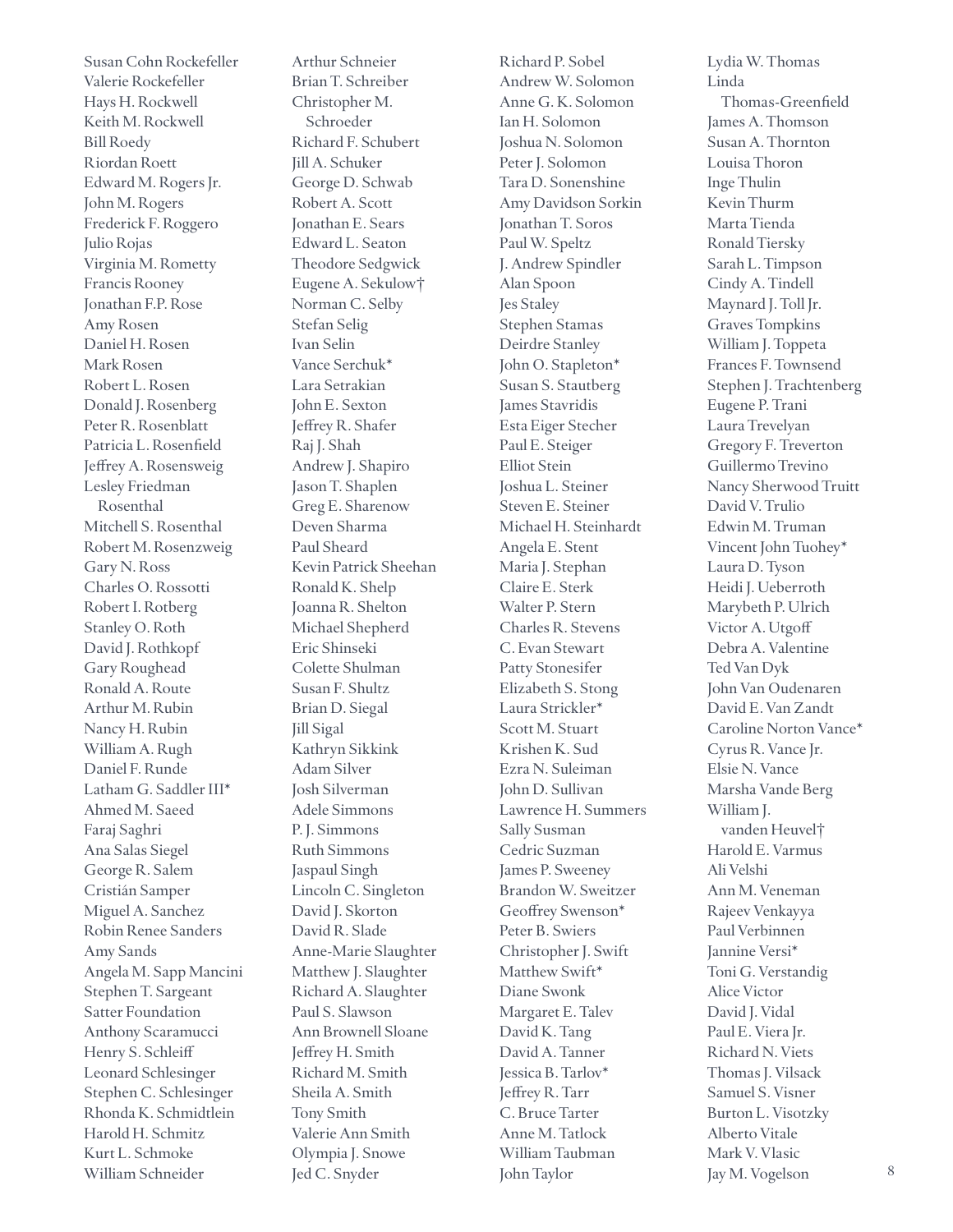Joseph L. Votel Carl E. Vuono David Eckels Wade Marshall I. Wais Jr. Jarett F. Wait John L. Walker Silda Wall Spitzer Christopher R. Wall Robert F. Wallace Roger Wallace Evan Jonathan Wallach Mitchel B. Wallerstein Christine I. Wallich Michaela Walsh Katherine T. Ward Margaret G. Warner Linda E. Watt Earl A. Wayne Amy Webb Vin Weber George B. Weiksner Frank A. Weil

Kevin Weil\* Rebecca U. Weiner Charles Weiss C. D. Welch Jasper A. Welch Jr. Curtis R. Welling Samuel F. Wells Jr. Allan Wendt Mitzi M. Wertheim David Westin Sherrie Rollins Westin Elizabeth K. Weymouth Jennifer Seymour Whitaker John Valery White Marina V. Whitman Frank Dixon Whitworth III Thomas L. Wilkerson Brian D. Williams William J. Williams Jr. Mason Willrich

Don M. Wilson III Rodney K. Wilson Adrien Katherine Wing Matthew A. Winkler Laura Winters Steven J. Wisch Carol Wise Frank G. Wisner Isaac Jahn Wisniewski\* David Wolpe Meredith J. Woo Judy C. Woodruff Jacob J. Worenklein Robert O. Work Samuel A. Worthington Alexandra Addison Wrage Stephen D. Wrage Cecil Wray Andrew Wylie Ali Wyne\* Guy P. Wyser-Pratte

Kenneth S. Yalowitz Tadataka Yamada Phoebe L. Yang Kassia J. Yanosek Pierre Yared David B. Yoffie Daniel W. Yohannes Jaime E. Yordan Nancy Young Stephen N. Zack Shaarik H. Zafar Nina S. Zagat Donald S. Zagoria Zaid A. Zaid Dov S. Zakheim Katharine Zaleski\* Brett I.W. Zbar Leah Joy Zell Harriet Zuckerman

## **Operating Grants and Endowment, Restricted and Special Gifts**

The Council on Foreign Relations is grateful to the many foundations, corporations, individuals, and other benefactors that have provided support for specific projects and initiatives this year. The David Rockefeller Studies Program, the Council's award-winning website CFR.org, the Education Program, the Meetings Program, and the

## **David Rockefeller Studies Program**

Newton and Rochelle Becker Charitable Trust Bloomberg Philanthropies Consejo Mexicano de Hombres de Negocios, A.C. Shelby Cullom Davis Charitable Fund Inc. Diamonstein-Spielvogel Foundation Exxon Mobil Corporation Ford Foundation Bill & Melinda Gates Foundation Andrew J. Guff Roger Hertog

René Kern Family Foundation Seth A. Klarman Korea International Trade Association Koret Foundation LG Economic Research Institute Frank Lowy Henry Luce Foundation Estate of John E. Merow Merow Foundation Mitsubishi Corporation (Americas) Mitsubishi Heavy Industries America, Inc. Mitsui & Co. (U.S.A.), Inc. MUFG Securities Americas Inc.

National Program were just some beneficiaries of these gifts. Endowment gifts for fellowships, special lectures, symposia, and various named events ensure that these activities remain on the Council's agenda in perpetuity. The Council is pleased to recognize the following contributors of these special gifts.

Rockefeller Brothers Fund David M. Rubenstein Bernard and Irene Schwartz Foundation Stephen A. Schwarzman Paul E. Singer Foundation Smith Richardson Foundation, Inc. Stanton Foundation Steven A. Tananbaum Toyota Motor Corporation Jonathan Weisgal

# **Center for Preventive Action**

Carnegie Corporation of New York

Rockefeller Brothers Fund

## **Women and Foreign Policy Program**

Compton Foundation, Inc. Kathleen Doyle Bill & Melinda Gates Foundation Humanity United Jane Katcher Marnie S. Pillsbury Masuda Sultan Patricia L. Weinbach Marissa Wesel

## **Fellowship and Intern Programs**

Anonymous Robert A. Belfer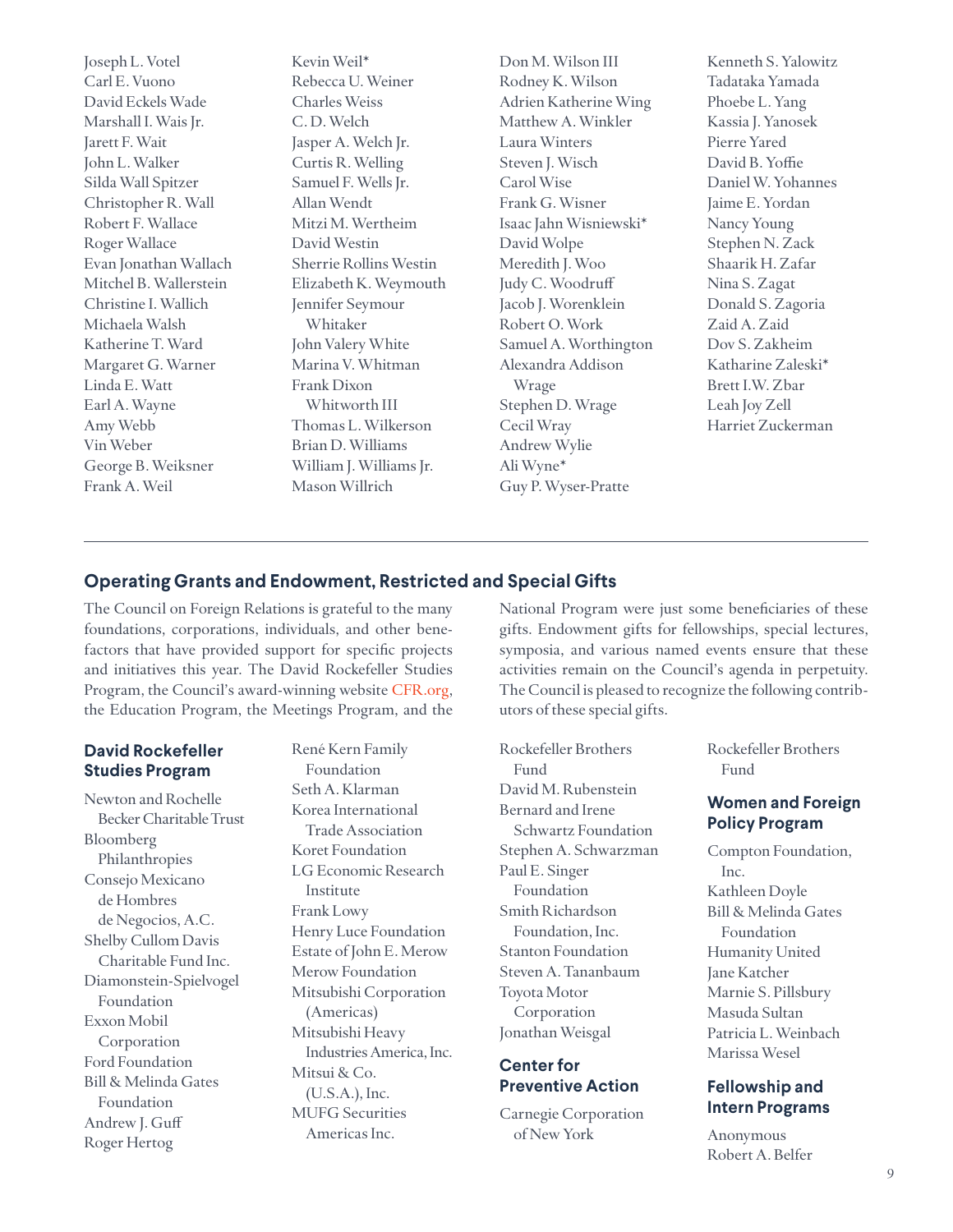Blavatnik Family Foundation Carnegie Corporation of New York Ford Foundation Hitachi, Ltd. Christopher W. Johnson Charitable Trust Miles Kahler Power Corporation of Canada

## **Daughters and Sons Meeting Series**

Marc Haas Foundation Stanley S. Shuman

# **Arthur C. Helton Memorial Lecture Endowment**

Ralston H. Deffenbaugh Jr. Jacqueline D. Gilbert Pamela J. Krause

# **John B. Hurford Memorial Lecture**

Hurford Foundation

# **Silberstein Family Annual Lecture on Refugee and Migration Policy**

Alan M. Silberstein

## **World Economic Update Dedicated to Martin S. Feldstein**

Steven A. Denning John Deutch Stephen Friedman James P. Gorman Richard N. Haass Eli M. Noam

# **CFR Reserve Fund**

Anonymous (2) Tony Coles Robina Foundation David M. Rubenstein

# **Education Program**

Altman-Kazickas Foundation Anonymous Joel S. Ehrenkranz Marlene Hess Leonard A. Lauder National Philanthropic Trust upon the recommendation of the Leon D. Black Family New York Community Trust, Peter G. Peterson Fund David M. Rubenstein

# *Foreign Affairs*

Richard Lounsbery Foundation

# **National Program**

Steven A. Denning Mimi and Peter Haas Fund

## **Outreach Program**

Ford Foundation

# **Stephen M. Kellen Term Member Program**

Anna-Maria & Stephen Kellen Foundation

## **David F. Swensen Chief Investment Officer**

Stephen C. Freidheim James P. Gorman Richard N. Haass Anna-Maria & Stephen Kellen Foundation Steven A. Tananbaum

# **Corporate and Foundation Matching Gifts**

Benevity Community Impact Fund Blackbaud Giving Fund BNY Mellon CBS Corporation Charities Aid Foundation of America

Chubb Bermuda Insurance Ltd. Goldman, Sachs & Co. Matching Gift Program JBT Corporation Matching Gift Plan Nike, Inc.

Prospect Hill Foundation, Inc. Salesforce.com, Inc. ViacomCBS Inc. Warburg Pincus Foundation

# **Gifts in Kind**

The Council is pleased to acknowledge the following individuals who generously contributed in-kind gifts of goods or services this year.

Mary McInnis Boies Clifford Chanin Bart Friedman